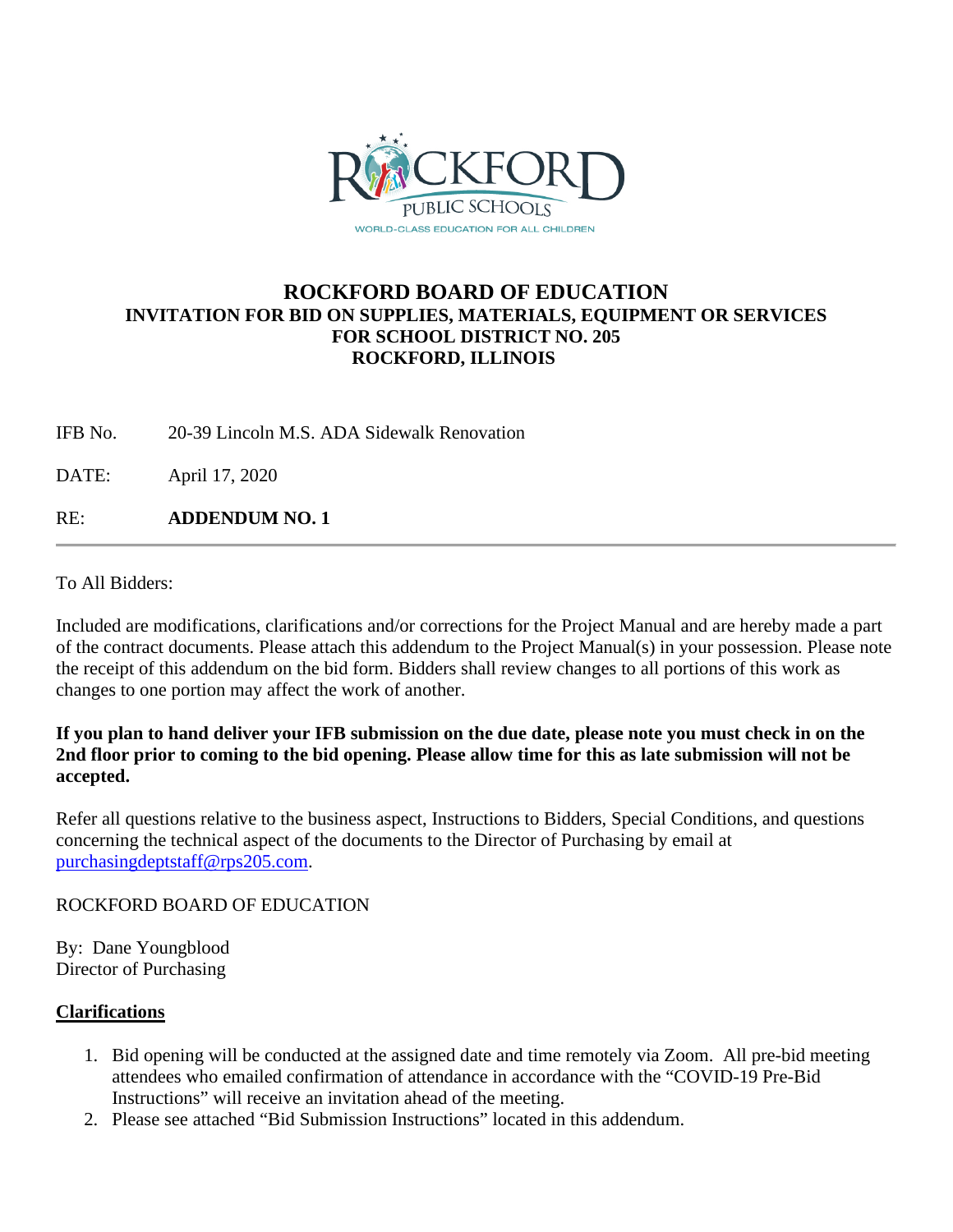### **ADDENDUM NO. 1**

#### TO THE BID SET AND SPECIFICATIONS FOR Rockford Public Schools – IFB NO. 20-39 Sidewalk Improvements Lincoln Middle School Pre-Bid Date: April 16, 2020

#### **CLARIFICATIONS**

Per Public Act 100-1177 in the State of Illinois - Pursuant to Prevailing Wage Act the contractor and its subcontractors are obligated to file certified payrolls through IDOL's portal. In addition, the contract documents may require the contractor to provide to the public body copies of all certified payrolls filed through IDOL's portal.

#### **BID SUBMISSION INSTRUCTIONS**

Due to COVID-19, RPS 205 is highly discouraging hand submission of bids. For the safety of everyone involved, including RPS staff and contractors, we would prefer bids be submitted via US Mail, FedEx or UPS. If any bidder absolutely cannot mail their bid, please carefully follow the directions below for delivering them in person to the Administration Building.

- 1. On the day the bid is due bids can be hand delivered anytime after 8:00 AM and before the bid opening begins. Bidders must take the elevator from the lobby to the 2nd floor, and only one person is permitted on the elevator at a time. Between the elevator and the security desk there will be a container labeled for bid drop-off. Please leave the bid in the container and exit the building. It is highly encouraged that bidders do not turn in bids immediately before the bid opening to avoid several bidders being in the same space at once. If other bidders are present at the time you deliver your bid, you must maintain proper social distancing measures of 6 feet between each person at all times. Please do not hand deliver a bid if you are visibly ill. **All visitors to the Administration Building must wear proper face coverings and gloves.**
- 2. RPS Purchasing staff will conduct the bid opening remotely via Zoom at the assigned date and time. Pre-bid attendees will receive invitations ahead of the bid opening. **Bidders will not be allowed to attend the bid opening in person.**
- 3. The Director of Purchasing will read the bids aloud, take any questions from meeting attendees, and conclude the meeting. When multiple bids are opened at the same meeting they will be opened and read aloud consecutively.

Thank you in advance for your understanding and cooperation. Please direct any questions to the Purchasing department at [purchasingdeptstaff@rps205.com.](mailto:purchasingdeptstaff@rps205.com)

**END OF ADDENDUM NO. 1** Page 1 of 1 Issued: April 17, 2020 Fehr Graham

O:\Rockford Public Schools\19-603 \Lincoln Middle School Addendum No 1.docx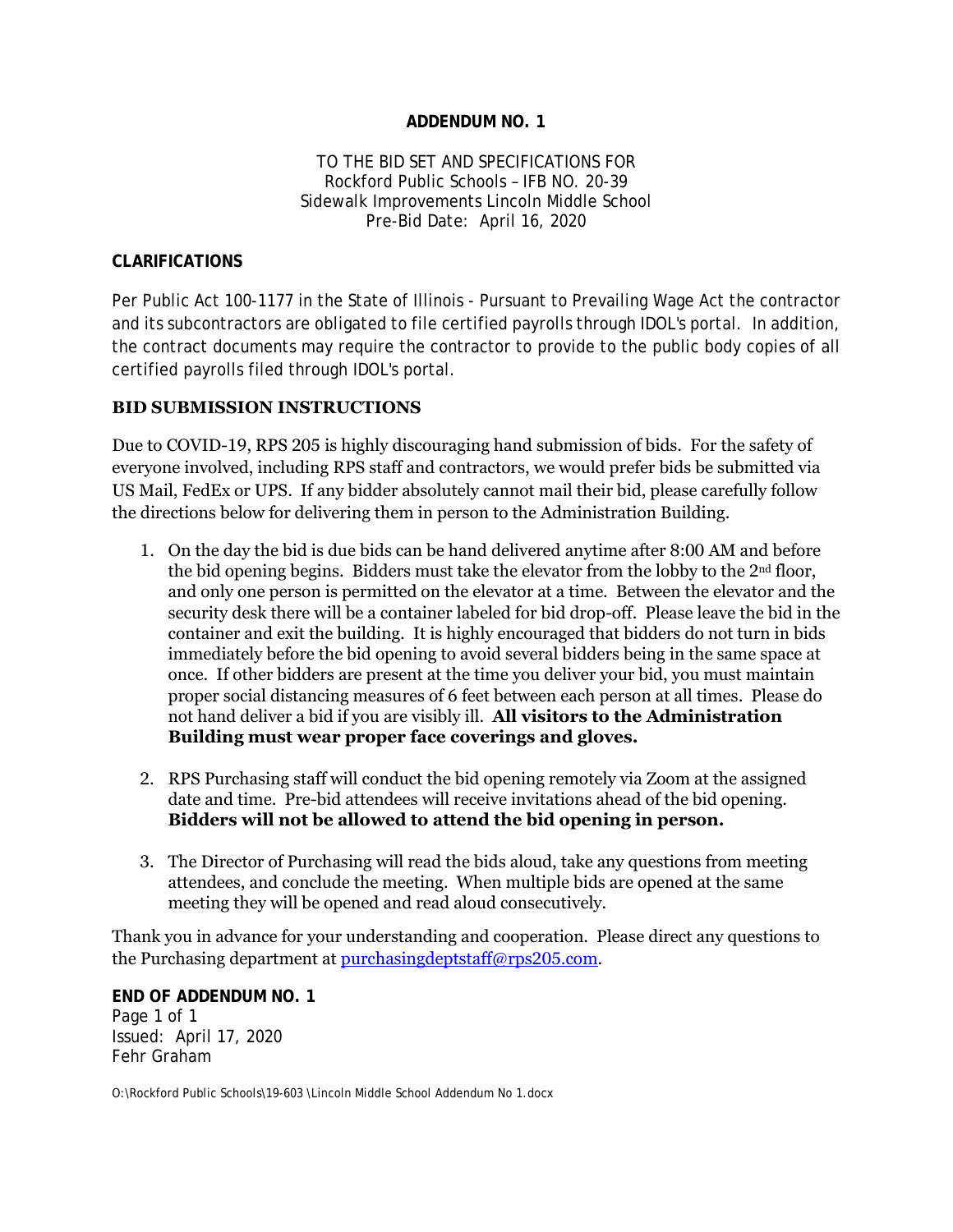# PRE-BID CONFERENCE OPENING STATEMENT

Welcome to the mandatory pre-bid conference for IFB No. 20-39 Lincoln M.S. ADA Sidewalk Renovation for the Rockford Public Schools.

The purpose of this meeting is to receive input, comments, questions, clarifications and suggested changes relative to this solicitation. As a reminder, the only acceptable changes to the Bid/RFP are formal Addenda published by the RPS Purchasing department. Additionally, the Addendum may address other issues identified by the School District.

The goal of today's meeting is to increase your knowledge of the solicitation as it is written and provide an information mechanism in which you may advise the School District of any changes it should make. Consequently, any changes you wish the Rockford Public Schools to consider must be submitted in writing to the Purchasing department before the deadline as expressed in the solicitation.

We will try to answer as many of the questions as possible. If we cannot answer a question today, we will defer that answer to the published Addendum. Additionally, minutes from this pre-bid conference will be published in the Addendum.

- Bid Opening is scheduled for Tuesday, April 28, 2020 at 2:00 pm Rockford Board of Education, 6th floor Conference Room. Late bids will not be accepted. Faxed or emailed bids will not be accepted.
- $\triangleright$  Board Approval May 12, 2020.
- $\triangleright$  Bid RFI Procedures All written correspondence during the bid process MUST be sent to Dane Youngblood, Director of Purchasing, via email at PurchasingDeptStaff@rps205.com. Last RFI will be accepted until April 20, 2020 at 12 pm. Last addendum will be issued by April 22, 2020 at 4:30 pm.
- $\triangleright$  Addenda will be emailed to all attendees at the pre-bid conference, posted on the RPS website and Demand Star.
- $\triangleright$  PLEASE reference the REQUIRED FORMS CHECK LIST for all documents that must be submitted with your bid offer form. All forms must be properly completed, signed and submitted or your bid will be deemed non-responsive.